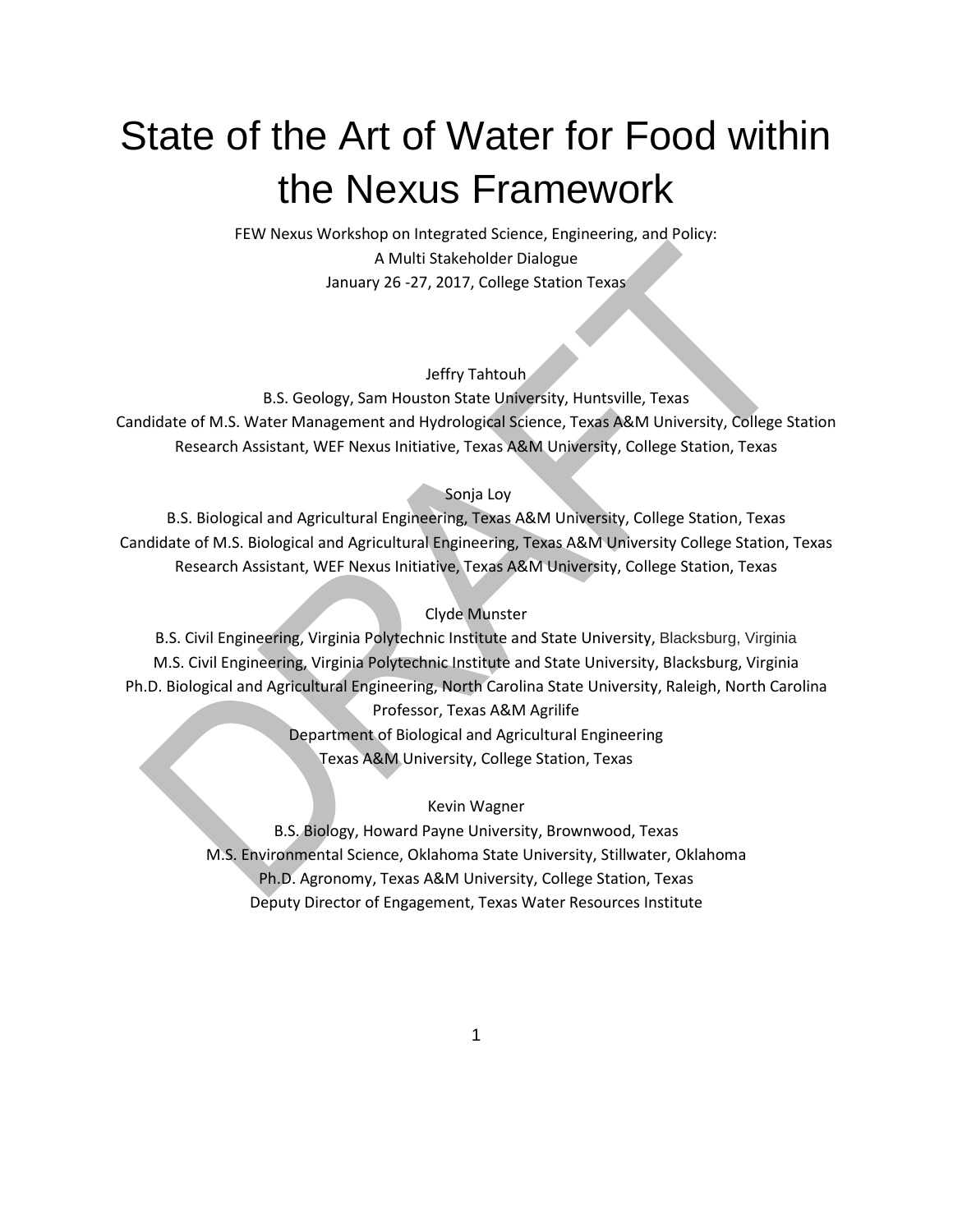# Abstract

The purpose of this review is to inform discussion at the January 2017 Water-Energy-Food Symposium at Texas A&M University. It evaluates the state of knowledge regarding water for food within the WEF nexus framework. Four topics are considered: improved plant genetics; irrigation technology and practices; urban agriculture; and food processing.

Recent research in plant genetics has sought to understand plant mechanisms that produce higher yielding crops, identify and map genetic loci regions responsible for desirable plant traits, and introduce new and safe methods of precision plant breeding. In addition, new discoveries in irrigation practices are crucial in sustaining and further increasing yields as a result of improved irrigation water use efficiency through near-real time spatio-temporal monitoring of soil moisture, evapotranspiration, and rainfall. Urban agriculture, which has been gaining ground in recent years, have identified the role it plays in the international food portfolio and how city regulations can limit or encourage its adoption. Also, breakthroughs in food processing have focused on water reuse by treatment and decreasing waste in order to minimize water use.

Opportunities remain to increase water use efficiency and/or decrease water usage throughout the food supply chain. Food producers and processors need to achieve greater value from the water used through enhanced management supported by new technology and guided by scientific findings evolving from multi-disciplinary research. To achieve this, constant exchange is needed between regulatory agencies, farmers, food manufacturers, and researchers to ensure all stakeholders are up to date on the issues, policies, technologies, and discoveries related to water and food production sustainability.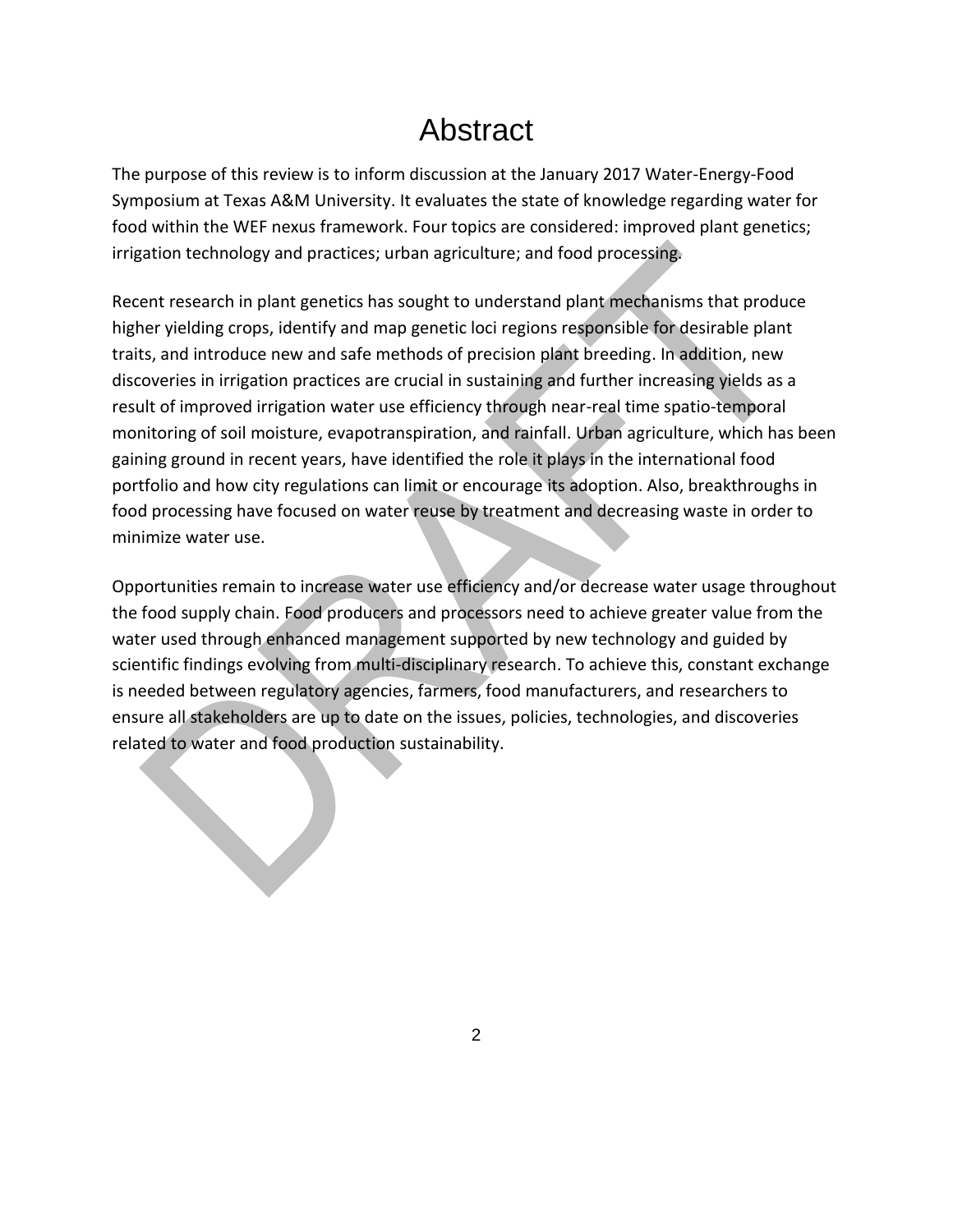#### **Introduction**

This review evaluates the state of knowledge and opportunities regarding water for food within the WEF nexus framework. Food, feed, and fiber production is globally the highest water user, accounting for 70% of all water consumed compared to 10% for domestic use and 20% for industry [\(http://www.worldometers.info/water/;](http://www.worldometers.info/water/) Clay,2004). Many facets of food production involve consumptive water use ranging from crop, livestock production, and processing food. Although, production of animal products can demand high amounts of water (Chapagain and Hoekstra 2003), water for livestock will not be specifically discussed as the feed component is addressed in the plant genetics and irrigation practice sections, the food manufacturing component is addressed in the food processing section, and the livestock drinking water component is negligible (i.e. 1.6% of annual water demand in Texas). As a result, this review primarily focuses on non-animal production. Further, this assessment attempts to address water for food from a global perspective but recognizes that solutions must be localized. Research questions stem from the challenges that could be addressed with a combination of new and available data. Finally, solutions are suggested along with possible implications on science and society.

# Key Challenges/Research Questions

Four key research challenges are considered: improving plant genetics; irrigation technology and practices; urban agriculture; and food processing.

#### **(a) Plant Genetics:**

#### Key Challenges

The main goal of plant genetics research is to identify desired plant traits (e.g. drought tolerance, pest resistance, salt tolerance, and heat tolerance) to produce higher yielding crops in both dryland and irrigation agricultural systems, to understand the plant mechanisms that control these traits, and to single out these traits through precise plant breeding methods. The key challenges in plant genetics reside in closing the knowledge gaps of comprehensively understanding these plant characteristics and identifying their DNA regions. Additionally, there are knowledge gaps in the decision-making processes regarding best cropping scenarios of genetically favorable crops for localized conditions.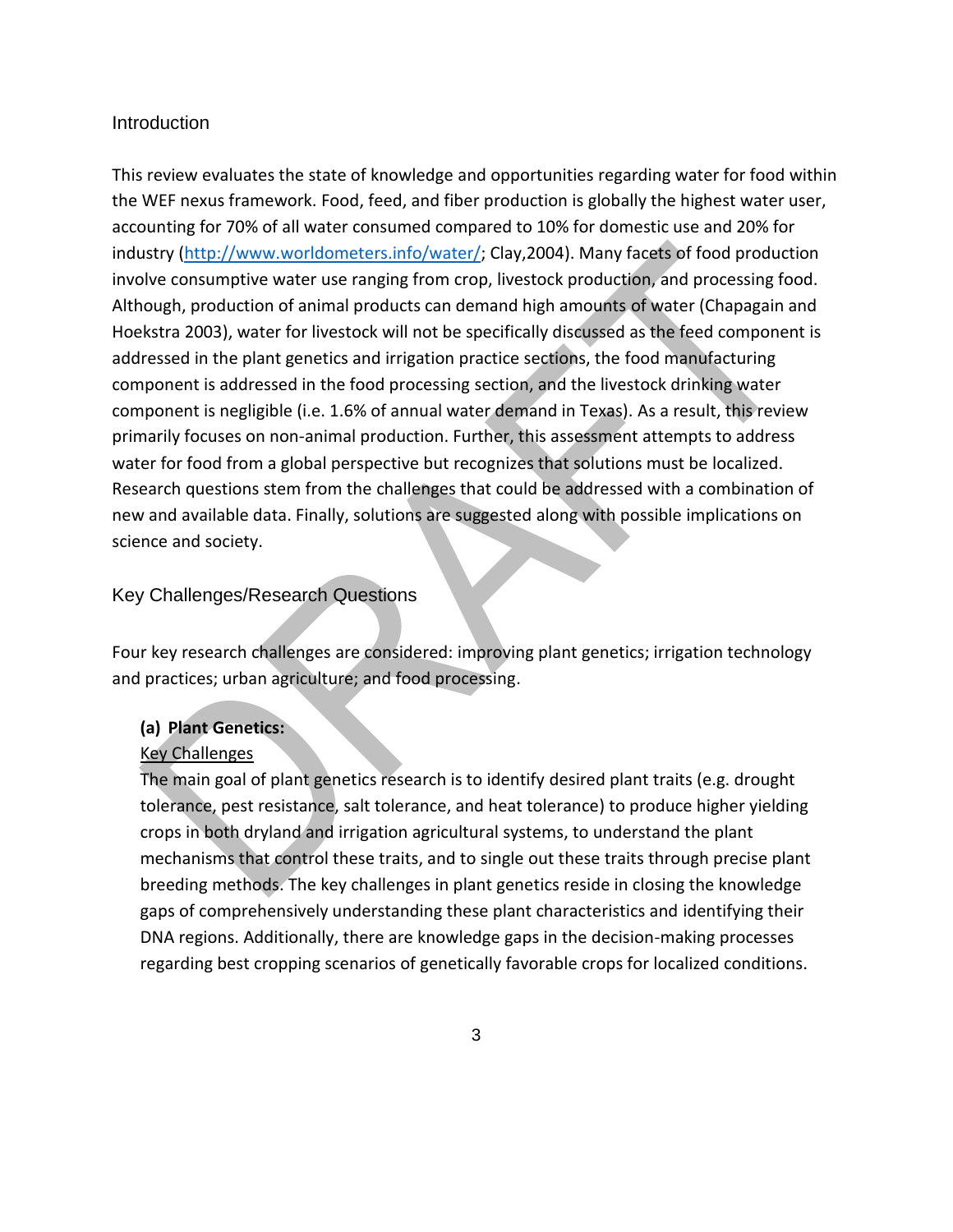#### Research Questions

How can methods of modern biotechnology (genetically modified organisms or GMO, genetically edited crops or GEC, and marker-assisted breeding) be used to introduce the best gene combination into elite crop cultivars to produce drought-tolerant, heat tolerant, pest resistant, salt tolerant, and higher yielding crops? GEC is a new method of precision breeding alternative to GMO (Huang et. al., 2016); how can this method be widely utilized in our food portfolio, and will it be receive less backlash than GMO technology? How can these (GMO or GEC) crops be best integrated into localized cropping scenarios? Analytic crop selection based on climate, soil-quality, and water availability is becoming increasingly pertinent for water-food decisions that promote sustainability of commercial farming.

#### **(b) Irrigation technology and practices:**

#### Key Challenges

A major challenge lies in developing effective and easy to use irrigation equipment (e.g. controllers, sensors, etc.) and software/smart device Apps (e.g. irrigation scheduling) by taking in consideration the location and environment of the application (developing and developed countries, climate, and soil type) and achieving their widespread adoption by irrigators (farmers, ranchers, or urban irrigation). Furthermore, to expand the acceptance of the new-water sources available for irrigation. In other words, the stigma associated with non-traditional water should be addressed by scientists in order for food growers and consumers to be conscience about the appropriate application of the "new water". Research Questions

How can we globally optimize water use through innovative and integrated water management solutions (technology, non-traditional water resources, etc.)? How can we spread the scientific discoveries and the advanced technology around the world? By 2025, approximately 2 billion people will be living in regions under complete water scarcity, and two-thirds globally could be living in water stressed countries [Food and Agriculture Organization (FAO), 2012]. At the global scale, much of the water used in irrigation is "blue" water directly withdrawn from aquifers causing their depletion when they are not managed properly. Irrigated agriculture plays a major role in the food production sector as it accounts for 40% of the total food produced worldwide (FAO, 2012).There is an urgent need to better use untapped water resources and adopt new technologies to enhance water use efficiency. Using non-traditional water sources for irrigation such as grey water, treated wastewater, brackish groundwater, and water from the oil and gas industry are being explored as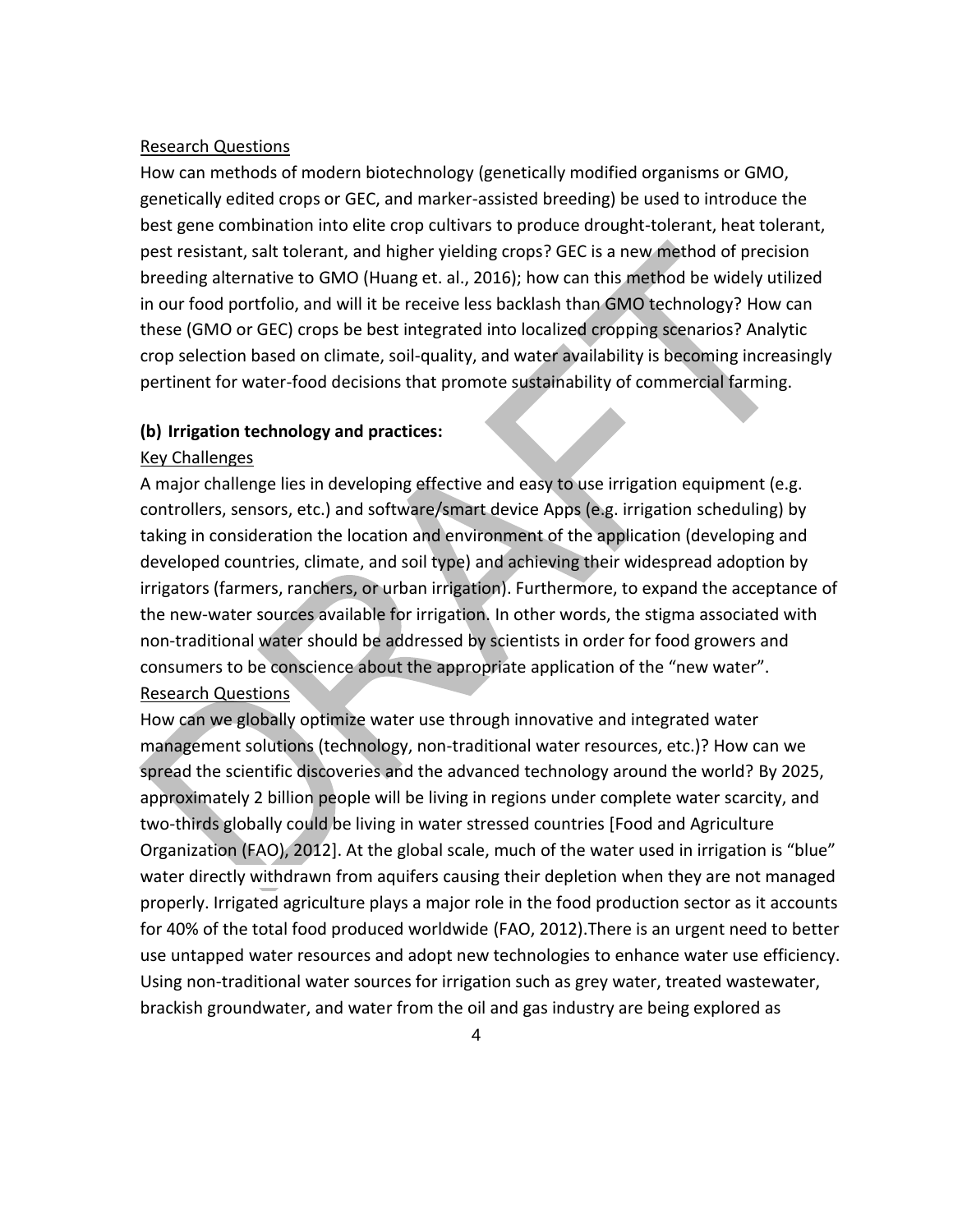potential replacements for or supplements to freshwater. For example, irrigation with recycled wastewater has been successfully applied in Texas as well as globally (e.g. Spain, Tunisia, Greece, Italy, Cyprus, Jordan, and Israel). An estimated 20 million hectares are irrigated with undiluted (raw) or partially diluted wastewater globally (United Nations, 2003). However, the application of raw wastewater is mostly in developing countries as a result of having no alternative irrigation water. Undiluted wastewater is harmful on many levels (human health and environment) because it contains toxic substances (e.g. pathogens, heavy metals) (Quadir et al., 2007). Agricultural productivity is enhanced by irrigation; however, the current intensity of freshwater withdrawals will not be sustained in many regions. Therefore, technological progress is on the rise for irrigation methods designed to conserve water and sustain agriculture. Improving water efficiency while maintaining or increasing yields is the main objectives for advances in irrigation and soil moisture technologies. Advances such as that in sensor and controller technology will allow irrigators to better target their water usage. Soil moisture and plant stress monitoring using a variety of in field and remote sensing techniques are being tested and improved. Different sensor types have been used in smart agriculture, e.g. in-situ, air born and remotely sensed. Several products (e.g., maps, tabled data and text data) have been generated that help identify different soil properties vital in soil management which leads producers to better water management by managing irrigation events. Resulting improved water management will improve water use efficiency and allow production of more crops per unit of water used.

## **(c) Urban Agriculture:**

#### Key Challenges

Challenges associated with the growth and sustainability of urban agriculture are the lack of suitable land and economic incentives (in developed countries), the effects on crop yield of air and soil pollution in urban areas (especially "slum" areas), the illegality of urban farming within some cities (which is the case in many developing countries). Another key challenge resides in capturing the true global quantities of food produced and water used in urban agriculture.

#### Research Questions

For urban agriculture, the primary question is, can the contribution of urban agriculture be enhanced sufficiently to be considered as part of the food production portfolio (considering its potential to optimize water resources in agricultural production)? By 2050, an estimated 70% of the world's total population will reside in urban areas (FAO, 2016). While food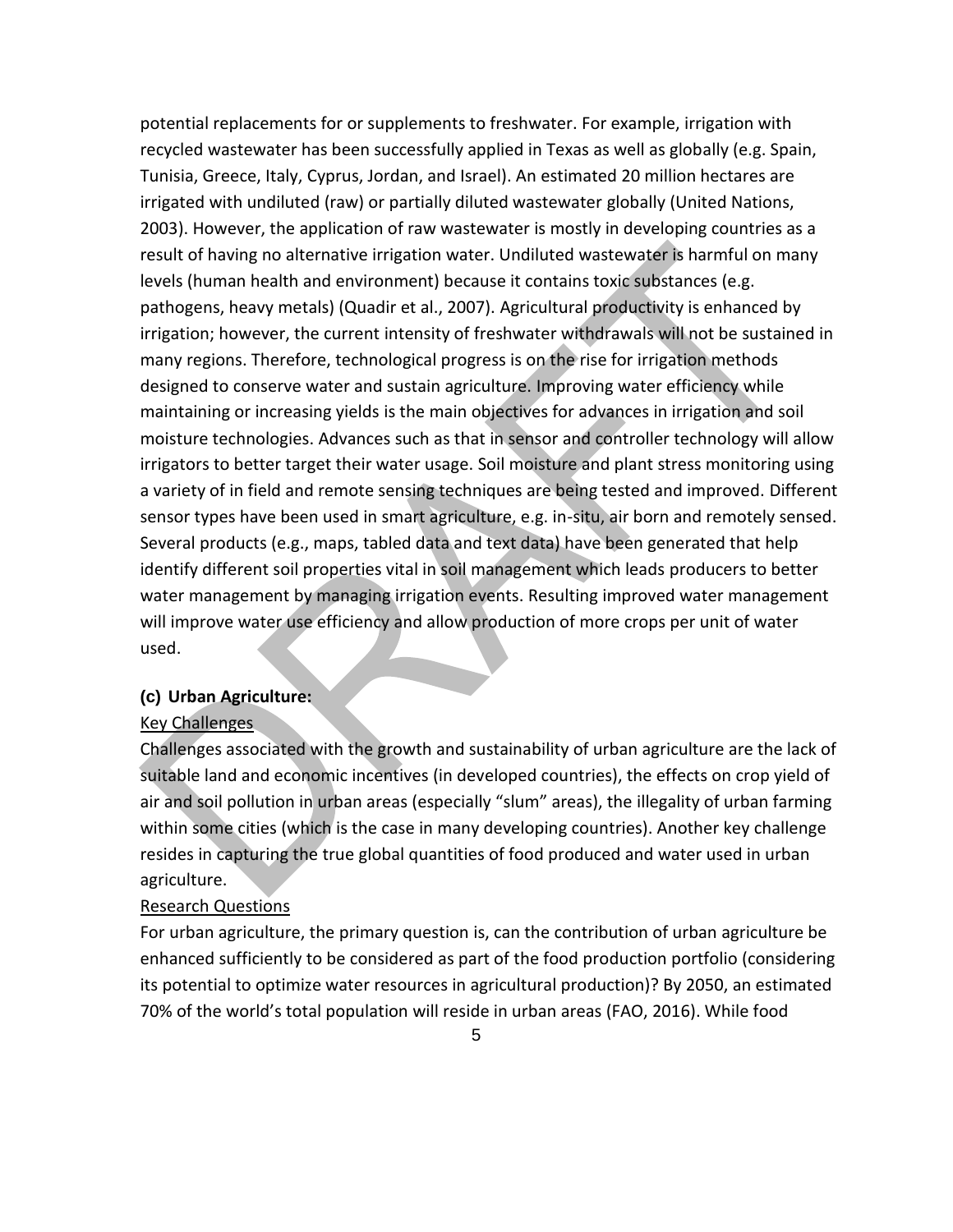production data regarding urban agriculture is hard to come by, there is evidence that it contributes significantly to the world's food supply. Data from 1993 indicate that urban agriculture produced up to 15 to 20% of the world's food supply (Armar-Klemesu, 2000), and the FAO cites in their "Food for Cities" initiative that 800 million people practice urban agriculture world-wide. Irrigation for urban agriculture is typically small scale and highly efficient and is a possible water-saving solution. Thus, it is important to consider urban agricultural practices as pertinent in the portfolio of water for food. Urban agriculture is more relevant in developing countries, where it already constitutes a significant portion of the total food supply. However, it only plays a minor role in developed countries due to a lack of economic incentives and space (Corbould, 2013). Urban agricultural practices could be prolific in urbanized regions if regulations accommodated it. For example, in the city of San Antonio, Texas, in December 2015, urban agriculture became legal in most zones of the city (San Antonio City Council, 2016), and while production numbers are still being quantified, the practice is proliferating. Well suited technologies for irrigating urban agriculture include drip irrigation and simple hydroponics.

#### **(d) Food Processing:**

#### Key Challenges

The main challenge is to assist food and beverage companies in decreasing their water usage and converting to more water efficient processes.

#### Research Questions

What are practical practices for food manufacturers to optimize their water use and reduce their water footprint, including direct water used in food processing and indirect water used by their suppliers/farmers for crop production? The water footprint is a measure of the volume of freshwater used along the entire food chain, from production to waste disposal. The water footprint includes the use of rainwater ("green" water), water withdrawn from groundwater or surface water ("blue" water), and any resulting wastewater streams ("grey" water) (Hoekstra et. al., 2009). In the food processing industry, direct water usage includes water used for cleaning of food and facilities, as an ingredient in products, and as a coolant for equipment and facilities. All the water used in the beginning of the food chain (e.g. crop production) is known as indirect water for the food-processing sector. The direct water footprint is low compared to the indirect water footprint, which constitutes most of the water used for food products. For example, the water footprint to produce 1 kg of chocolate is 24,000 liters (Hoekstra et. al., 2009) with most of the water used in the external water footprint for cocoa production. Therefore, food processors seeking to significantly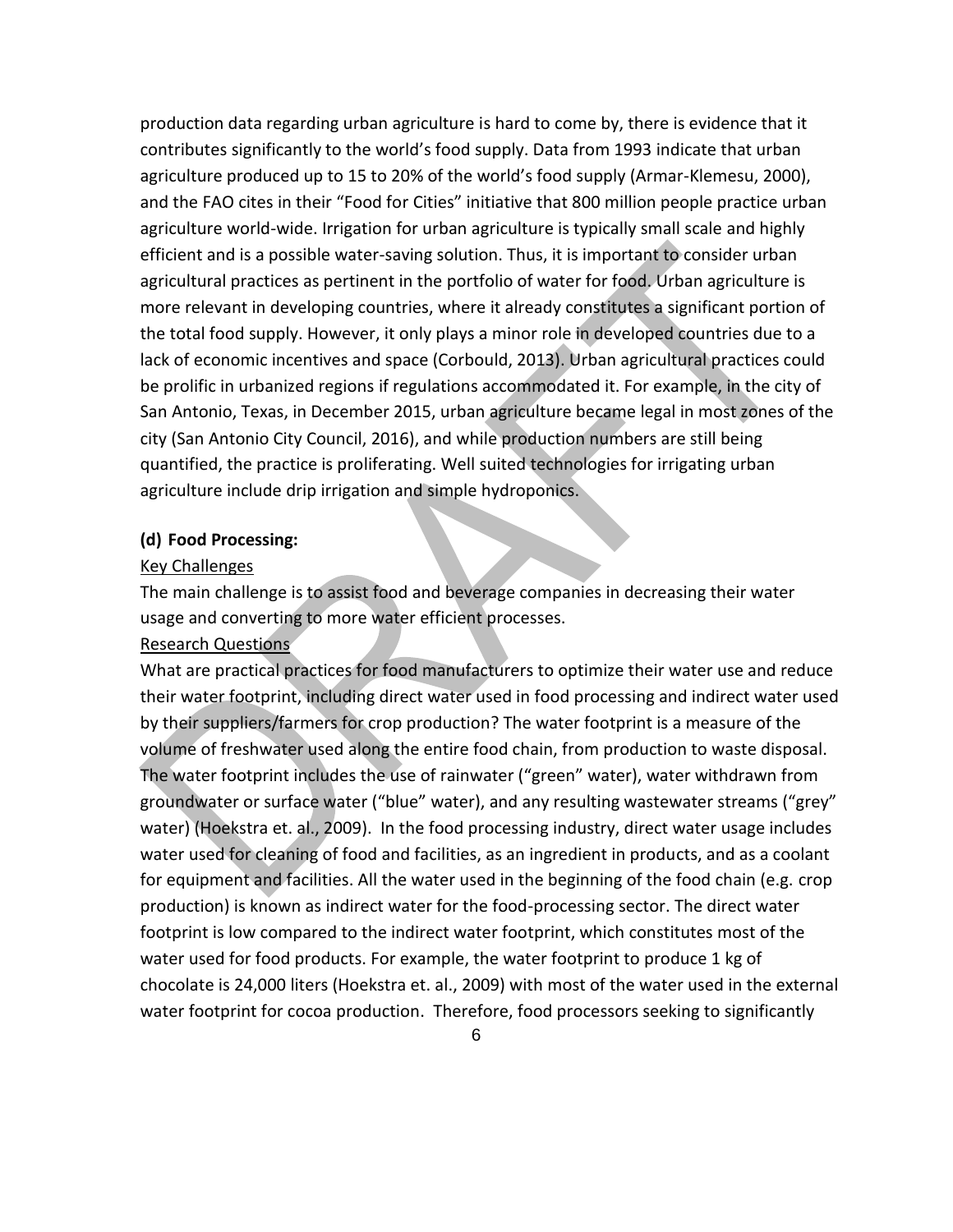decrease their water footprint tend to buy their cocoa from water efficient suppliers. Furthermore, crops harvested (bought from farms) used in food production are the largest water consumer in the supply chain. Food processors are working to decrease their direct water consumption by treating and reusing water.

### Data/Knowledge Gaps

#### **(a) Plant Genetics:**

#### Data

There is currently an abundance of data available in terms of genome mapping for plants, and there are currently a number of genetically modified crops in the market that have increased favorable plant characteristics. Geneticists are able to identify key DNA regions of some of these positive traits discussed, but not all of them, and nor do they have a comprehensive understanding of the plant mechanisms that control these traits.

#### Knowledge Gaps

In terms of drought-tolerance, questions remain balancing the tradeoffs between plant health risk in normal scenarios and improved performance in drought scenarios. Furthermore, there are remaining knowledge gaps regarding scaling drought-tolerance results because of the abundance of differing variables in any given drought scenario (Tardieu, 2012). Regarding heat resistance genetics, there has been progress in understanding the complex heat shock traits and genetic mechanisms of high temperature tolerance responses (Singh & Grover, 2008), but more work needs to be done to better understand these as well as the epigenetic regulation of heat responses (Liu et. al., 2015). In terms of salt tolerance, there has been some work done regarding salt tolerance traits in plants (ion exclusion, osmotic tolerance, and tissue tolerance), but the effect of introduced genes by genetic engineering needs to be evaluated in the field to determine their effect on salinity tolerance (Roy et. al., 2014). Regarding higher yielding plant genetics in general, there is a basic understanding of optimizing plant architecture to produce high-yielding breeds of plants, but there needs to be an establishment of an ideal plant architecture for various crops for developing effective breeding strategies (Cai et. al., 2016). Subsequently, there is a need for better education and decision-making processes regarding the selection of cropping scenarios.

#### **(b) Irrigation technology and practices:**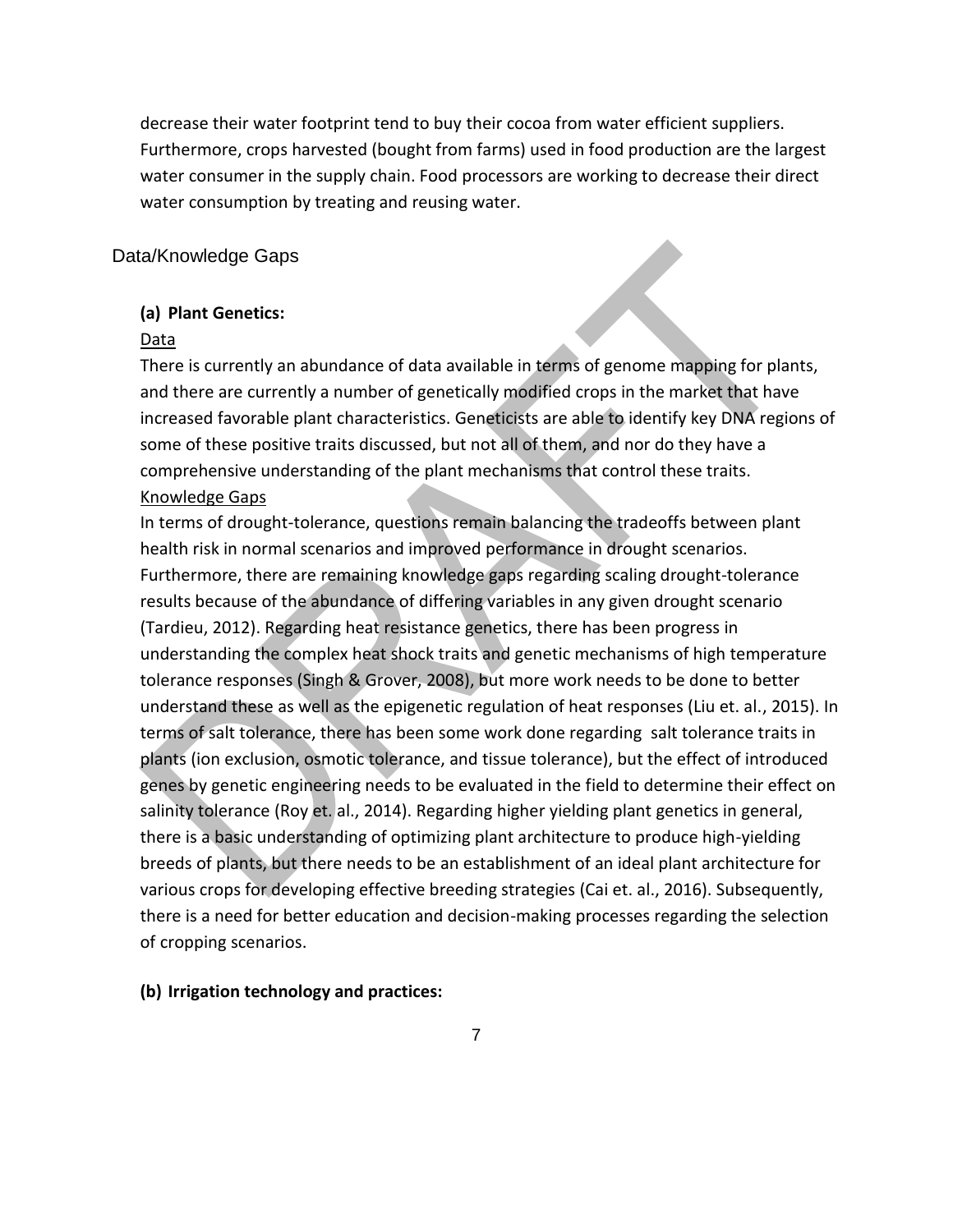#### Data

Non-traditional water has been applied all over the world with success stories in Europe and the Middle East. Treated wastewater is the only "new-water" type that has been extensively used and it has been the main focus of researchers. Irrigation technologies are present and a lot of them are on the market. However, farmers with small revenues are missing out because of the high costs of the innovation that could help them increase their yields. Similarly on a bigger scale, developing countries are overlooked in this situation because of financial reasons.

#### Knowledge Gaps

Researchers can truly evaluate their newly developed technology on the field by seeing its performance when farmers use it. Therefore, by improving usability and adoption of the technology through farmers, the researchers would know the drawbacks of their technology and they would have a better idea on the way to upgrade their product. Therefore, sensors, irrigation scheduling tools, and irrigation delivery systems should be enhanced to help food growers to become water sustainable.

There is a lack of solid information to date on the impact of applying non-traditional water on soil health and structure. Furthermore, reclaimed water irrigation has been hailed as the freshwater replacement by some researches indicating the benefits of this application. For example, treated effluent contains nutrients that can help grow crops and enrich the soil's humus content from the presence of organic matter in the recycled water. On the other hand, some researchers have rebuffed the idea of replacing freshwater by showing the damages done using non-traditional water. For instance, using reclaimed water can lead to decreasing the crop size and quality. Therefore, more research is needed to evaluate the viability of using the different types of non-traditional water for agriculture. Safety and health are two major issues when using non-traditional water for irrigation. Research should revolve around the use of "new-water" by assessing the health risks of farmers for direct contact when irrigating. Also, research is needed to investigate the safety of consumers. Another major issue is the acceptance by overcoming the stigma of "wastewater". Developing nations should be incorporated when new technologies are being developed because we are aiming for a global sustainable water use and each country has its different climate, environment, and challenges.

#### **(c) Urban Agriculture:**

Data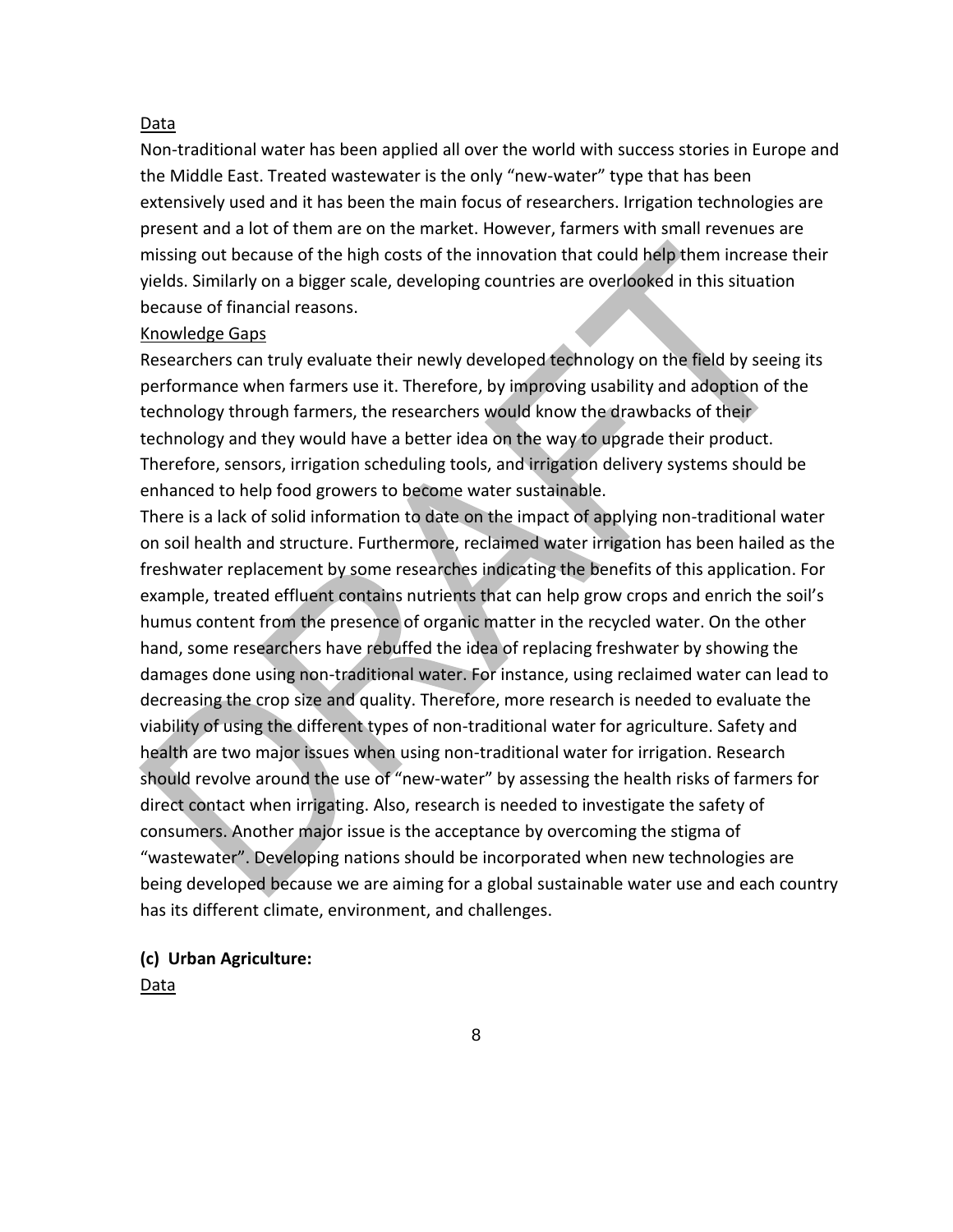Available data regarding the potential of urban agriculture and its global are available through the FAO and the United Nations Development Program (UNDP). However, much of the information regarding food production and water use in urban agriculture is highly estimated.

#### Knowledge Gaps

Currently, in most countries there is no precise statistics on the acreage of land in urban agriculture and the corresponding quantification of food produced and water use. Thus, it is quite difficult to accurately quantify its impact on the food and water portfolios. Additionally, there are knowledge gaps regarding treatment and impacts of on-site water reuse options, such as greywater, air-conditioning condensate, and even blackwater, which is more relevant in developing countries.

#### **(d) Food Processing:**

#### Data

There are some general estimates on water needed for processing different kinds of foods. However, the best source to obtain water consumption data would be directly from the food manufacturers branch organizations.

#### Knowledge Gaps

Databases on water consumption for different types of food manufacturing are limited and generally proprietary. Therefore, a large data gap exists regarding the actual quantification of water-use in food manufacturing.

Potential Transformative Solutions Needing More Research (e.g. technologies, community building, policy and governance, etc.)

#### **(a) Drought Tolerant Plant Genetics:**

A European Union-funded project was launched in 2015 (DROPS) to discern genetic patterns associated with water-efficiency and drought-resistance in corn, durum wheat, bread wheat, and sorghum. This project employs a method of targeted analysis that focuses on characteristics (e.g. grain abortion rate, vegetative growth maintenance, root system architecture, and transpiration efficiency) that indicate how well cereal plants can produce grains in dry, hot conditions (European Commission, 2015). One finding from this research initiative was that most traits associated with drought tolerance have a "dual effect" of being positive in severe drought scenarios and negative in mild drought to normal rainfall periods (Tardieu, 2012). The results from this study need to be fully disseminated for the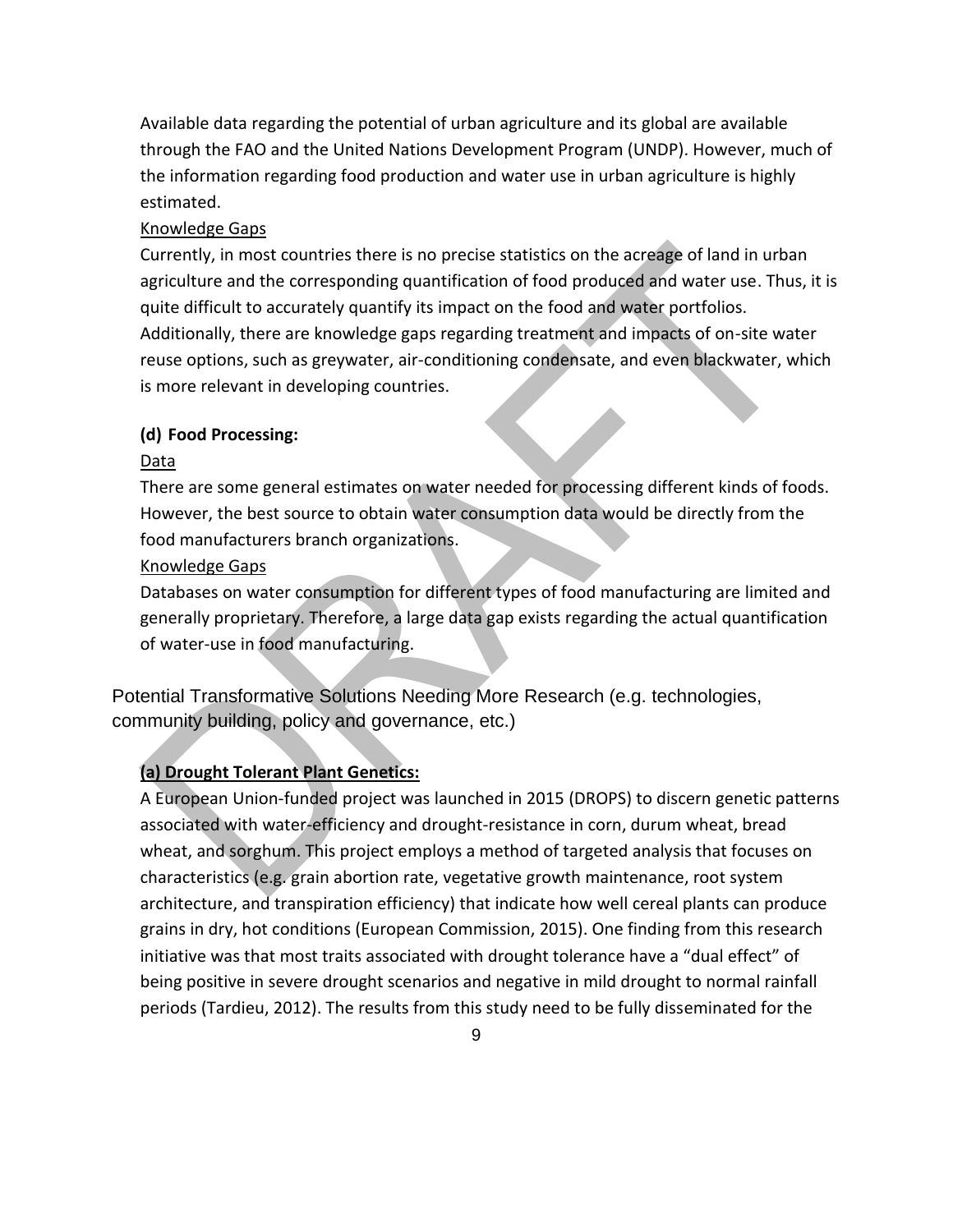use of agriculturalists and planners. Then, there can be capacity building regarding best crop selection practices based on local conditions and available drought-tolerant crops.

#### **(b) Irrigation Technology and Practices:**

Non-traditional water application requires research to evaluate the potential for soil chemical changes that may lead to the alteration of the soil's physical structure. Furthermore, research is needed to understand the soil chemistry changes leading to the soil physics modifications. Consequently, this research will advance water sustainability if one of the "new-water" types is proven to be a potential replacement for freshwater with minimal (repairable) or without any damage to the soil health. In addition, research funding is needed for studies involving "new water" generators such as wastewater treatment plants or a new water system where grey-water is separated from wastewater and reused for urban agriculture. In order for society to accept "new water", new regulations for the use of non-traditional water for agriculture are needed. Farmers in developing nations should receive proper education on the negative effects of using untreated wastewater. Developed countries and water-rich nations should provide alternatives to water scarce countries to overcome the challenges and reduce water depletion.

Food security will be achieved when researchers and Extension specialists cooperate with producers to facilitate the implementation of new technology and knowledge for new discoveries that reduce water use and maximize yields around the world. For instance, low interest loans specified for cutting edge technologies can be provided to food growers in order to push forward the breakthroughs of researchers. Also, farmers that use "nontraditional" water (if they are proven to be a viable substitute for freshwater) could be rewarded using a variety of incentives, tax breaks, and/or low interest loans to encourage others to do the same, potentially leading to a decrease on the dependence of freshwater in the agriculture sector. Although ongoing research is focusing on maximizing yields, there is a need for defining and finding techniques to measure actual, attainable, and potential yields at different scales in time (short or long term) and space (field, farm, space, region, global) in order to close the yield gaps to achieve food security (FAO, 2015).

# **(c) Urban Agriculture:**

Transformative solutions that could encourage the sustainable growth of urban agriculture are changes in city regulations, community education, and capacity-building regarding urban agricultural practices and their benefits. An example of such an initiative is the "Food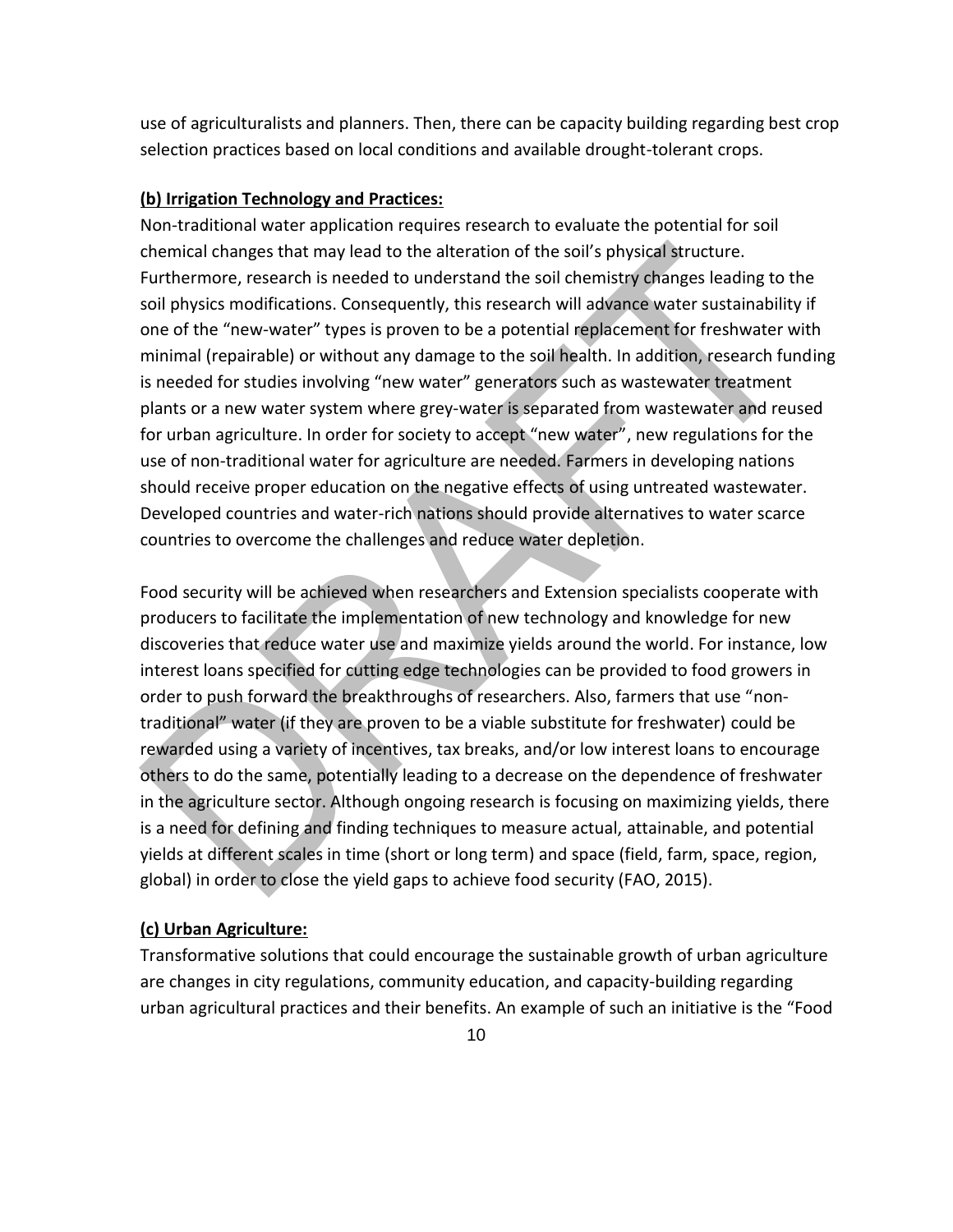for Cities" program established by the FAO in 2001, which is multidisciplinary and aimed at addressing challenges associated with urbanization by building more sustainable and resilient food systems (FAO, 2016).

#### **(d) Food Processing**:

Farmers should be motivated and funded by large food and beverage companies to incorporate sustainable water management practices. Large food processing companies should set a water footprint target and buy their supplies from farmers using responsible water practices. The government needs to take action by encouraging leading food processors to improve the sustainability of their water consumption. Setting water use standards for food products will induce businesses to shrink the water footprints of their goods to meet required standards.

#### Impact on Science and Society

The findings and potential solutions discussed above impact the ways in which the food production process consumes water resources. Plant geneticists are gaining a better understanding of the genetic regulation areas that control higher-yielding plant traits, but there is still work needed to gain a comprehensive and employable understanding of these traits. As plant genetic biotechnology progresses, agriculturalists are further enabled to choose more sustainable and water-efficient cropping scenarios. Regarding irrigation practices, recent research efforts are transforming convention to encourage consideration of non-traditional practices that are sustainable and water efficient. Regarding urban agriculture, impacts of its growth are increased water efficiency and the bolstering of food and nutrition security, especially for the urban poor. Lastly, the main impact of the research and solutions of water use in food processing is to initiate a dialogue between researchers, manufacturing corporations, and farmers regarding water use to encourage water efficiency in a mutualistic way in order to decrease the water footprint of food products.

#### **Conclusion**

In summary, water is a scarce commodity and the food production industry (from farm to market) uses more water than any other sector. Recent findings in drought-tolerance plant genetics, irrigation, urban agriculture, and food processing focus on sustainable water use technology in order to decrease the stress on freshwater resources globally. The research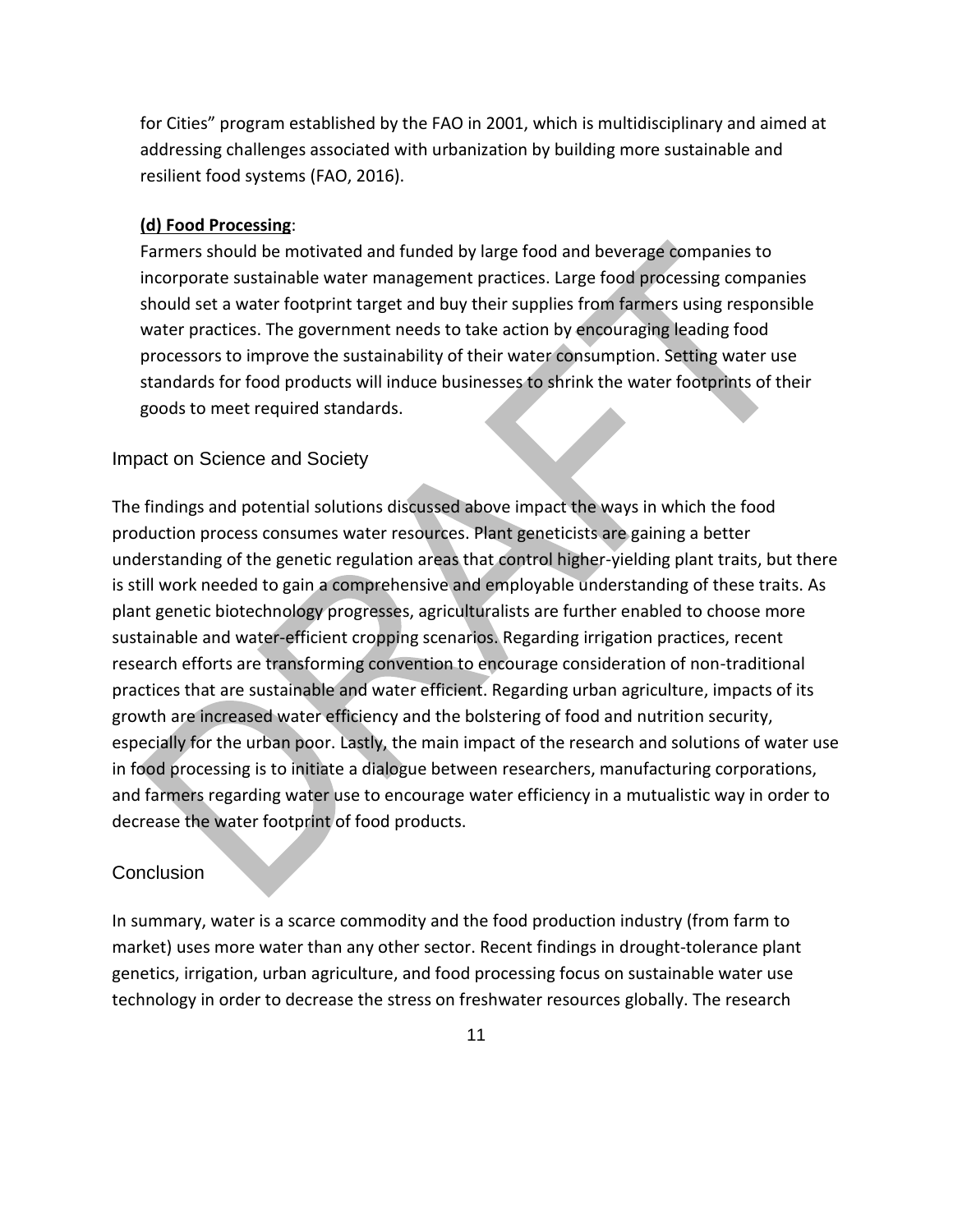challenges will require funding from the food industry and regulatory agencies as well as incentives aimed at motivating stakeholders to minimize water consumption. On an international scale, agencies and institutes should fund water sustainability projects to reach water and food security in developing countries. Interdisciplinary research (plant breeding/genetics, irrigation engineering, agronomy, water management, soil science, food scientists, etc.) should be integrated with food manufacturers and producers in order to enhance communication on the latest discoveries and technologies.

#### References

Armar-Klemesu, M. (2000). Urban agriculture and food security, nutrition and health. *Growing Cities, Growing Food: Urban Agriculture on the Policy Agenda. A Reader on Urban Agriculture*, 99–117.

Cai, G., Yang, Q., Chen, H., Yang, Q., Zhang, C., Fan, C., & Zhou, Y. (2016). Genetic dissection of plant architecture and yield-related traits in Brassica napus. Nature Publishing Group, (February), 1–16. http://doi.org/10.1038/srep21625

Chapagain AK, Hoekstra, AY. (2003). Virtual water flows between nations in relation to trade in livestock and livestock products. Value of Water Research Report Series No. 13.

Clay, J. (2004). [World Agriculture and the Environment: A Commodity-by-Commodity Guide to](http://www.islandpress.org/bookstore/details.php?sku=1-55963-370-0)  [Impacts and Practices.](http://www.islandpress.org/bookstore/details.php?sku=1-55963-370-0)

Corbould, C. (2013). Feeding the Cities : Is Urban Agriculture the Future of Food Security ? Future Directions International, (November), 1–7.

European Commission. Horizon 2020: The EU Framework Programme for Research and Innovation. *The DNA of drought tolerant crops.* October 2015.

Food and Agricultural Organization of the United Nations (FAO). (2015). *Yield gap analysis of field crops: Methods and case studies*. Rome, Italy.

Food and Agriculture Organization of the United Nations (FAO). (2016). *Food for Cities.* Rome, Italy.